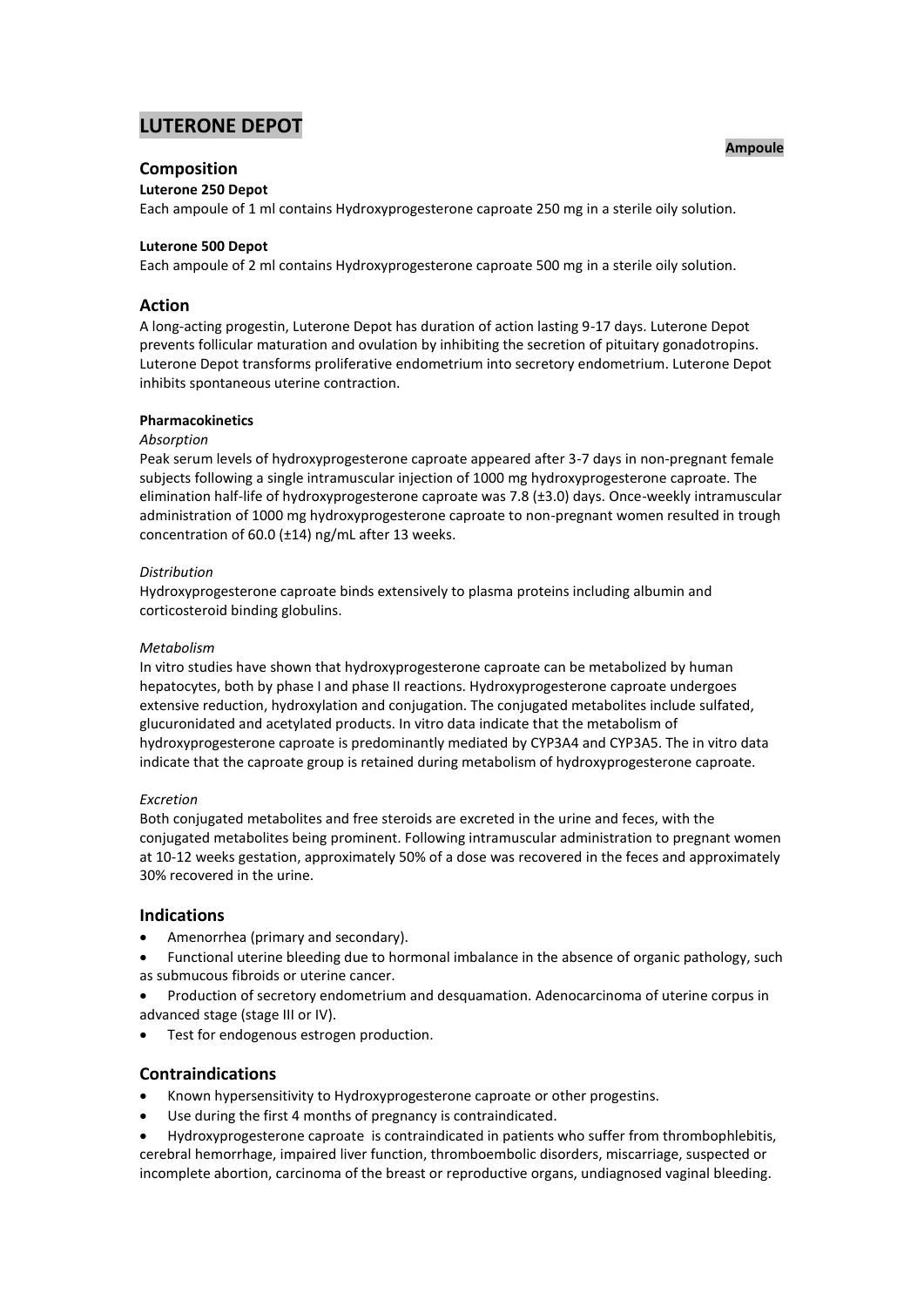Hydroxyprogesterone caproate should not be used as a diagnostic test for suspected pregnancy and a history of herpes gestationis.

# **Warnings & Precautions**

## **Thromboembolic Disorders**

Discontinue if an arterial or deep venous thrombotic or thromboembolic event occurs.

#### **Allergic Reactions**

Allergic reactions, including urticaria, pruritus and angioedema, have been reported with use of Hydroxyprogesterone. Consider discontinuing the drug if such reactions occur.

#### **Decrease in Glucose Tolerance**

A decrease in glucose tolerance has been observed in some patients on progestin treatment. The mechanism of this decrease is not known. Carefully monitor prediabetic and diabetic women while they are receiving Hydroxyprogesterone.

#### **Fluid Retention**

Because progestational drugs may cause some degree of fluid retention, carefully monitor women with conditions that might be influenced by this effect (e.g., preeclampsia, epilepsy, migraine, asthma, cardiac or renal dysfunction).

#### **Depression**

Monitor women who have a history of clinical depression and discontinue Hydroxyprogesterone if clinical depression recurs.

#### **Jaundice**

Carefully monitor women who develop jaundice while receiving Hydroxyprogesterone and consider whether the benefit of use warrants continuation.

#### **Hypertension**

Carefully monitor women who develop hypertension while receiving Hydroxyprogesterone and consider whether the benefit of use warrants continuation.

#### **Pregnancy**

#### *Category D*

There is positive evidence of human fetal risk based on adverse reaction data from investigational or marketing experience or studies in humans, but potential benefits may warrant use of the drug in pregnant women despite potential risks.

#### **Nursing Mothers**

Hydroxyprogesterone is detected in breast milk. The effect on the infant has not been determined.

# **Adverse Reactions**

Following the administration of Hydroxyprogesterone caproate, changes in the pattern of vaginal bleeding occur, including irregular cycle time, spotting, breakthrough bleeding, or complete lack of bleeding.

The following side effects occur less frequently: severe or sudden headaches, sudden loss of coordination, pains in the chest, pains in the groin or leg, sudden unexplained shortness of breath, sudden slurred speech, sudden changes in vision, weakness, numbness or pain in the arm or leg, galactorrhoea, hepatitis, gallbladder obstruction, skin rash or itching, mental depression, neuro-ocular lesions, bulging eyes, double vision, loss of vision (gradual, partial or complete), changes in appetite, changes in weight, edema, acne, fever, increased body and facial hair, increased breast tenderness, melasma or chloasma (brown blotchy spots on exposed skin), nausea, some loss of scalp hair, trouble in sleeping.